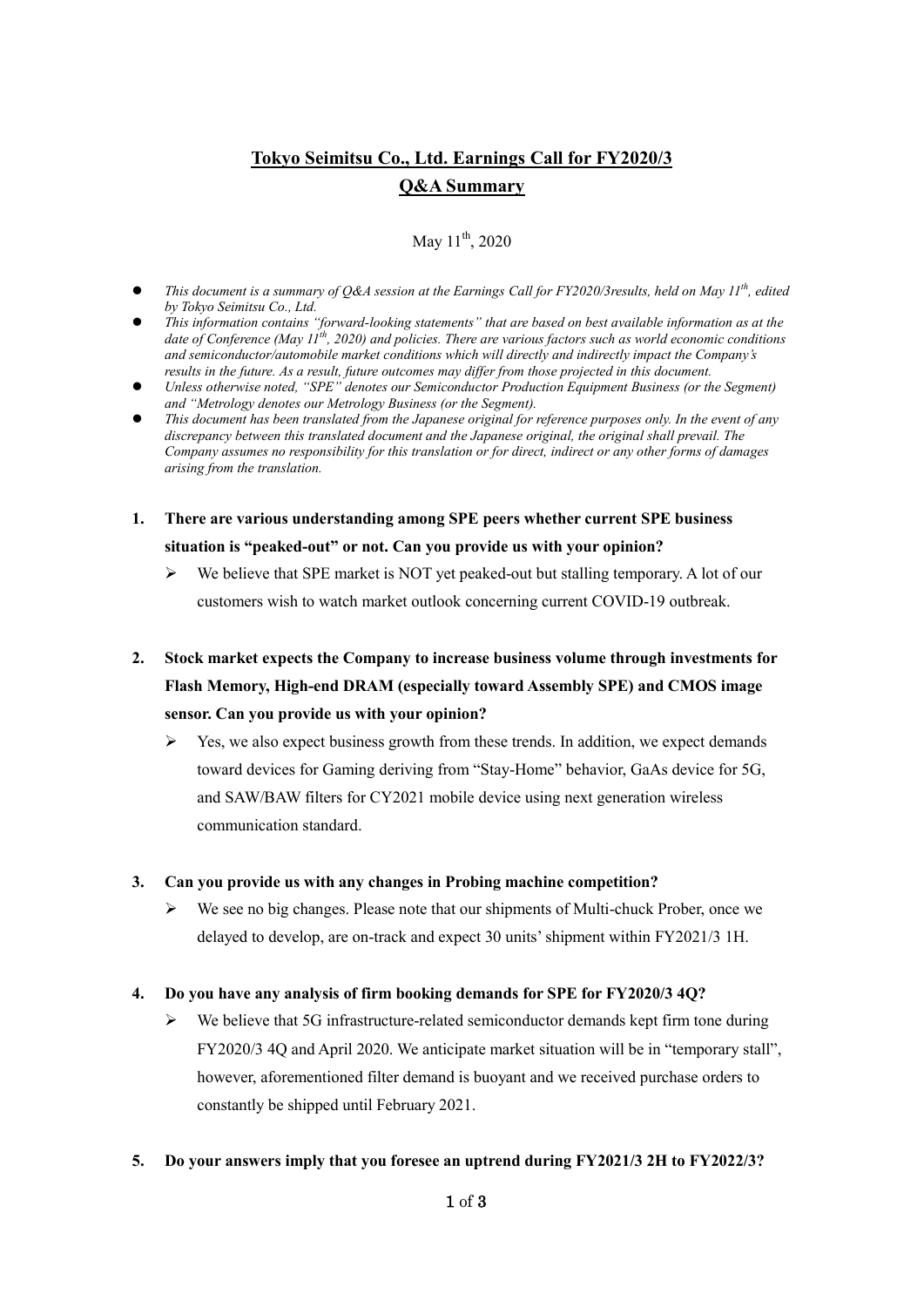- $\triangleright$  Not exactly. What we wanted to mention is that there is potential risk in SPE market to shrink up if COVID-19 impact continues longer and wider.
- $\triangleright$  At the moment, the extent of cancellation orders and/or shipment pushouts is negligible in terms of the level of our ordinary business activities. COVID-19 impact may increase such figures and extend business discussion to close, so we should carefully watch.
- **6. Operating margin of Metrology segment for FY2020/3 declined from FY2018/3 and/or FY2019/3. Can you provide us with the background?**
	- As sales of FY2020/3 includes sales by Charge/Discharge testing system (about 2.0 billion JPY YoY), sales amount from the organic business decreased by about 2.7 billion JPY YoY and reduced operating profit by about 1.5 billion JPY. Please note that marginal income is stable.
	- $\triangleright$  Operating profit from the Charge/Discharge testing system business totaled less than mid-hundred million JPY, due to R&D / renovation cost. In addition, there was a one-off cost at FY2020/3.

# **7. Can you provide us with your Metrology business situation for FY2021/3 1Q and your projection for estimated timing of bottoming out?**

- $\triangleright$  We originally anticipated that the market was likely to recover within in FY2021/3 1H. But entire Manufacturing market is still in the downturn. To be honestly, 1Q business situation is severer than the ended 4Q.
- $\triangleright$  If worldwide economy will restart early from COVID-19 impact, the Metrology market will be likely to recover within FY2021/3 2H. If the current situation remains longer, recovery will be delayed for a half year later.
- $\triangleright$  Please let us note that Metrology market is less volatile than Machine tools sector, the range is about +10% to -10% YoY. Therefore, we don't think market becomes half of now.

## **8. Can you provide us with quarterly breakdown of both SPE's booking and sales for FY2021/3 1H forecast?**

- $\triangleright$  Based on the market situation, with a slight uncertainty arising from temporally stall, we anticipate 1Q and 2Q booking amount to be 6:4 ratio.
- $\triangleright$  In terms of Sales, based on shipment schedule, ratio will be around 4:5.
- **9. Can you provide us with reasons for impairment loss for** *Hino* **plant (Hino-city, Tokyo), market premise, and entire capex strategy?** 
	- $\triangleright$  We purchased Hino plant with 3 buildings based on the milestone to utilize all of them to expand SPE manufacturing capacity. However, through our further examination, we